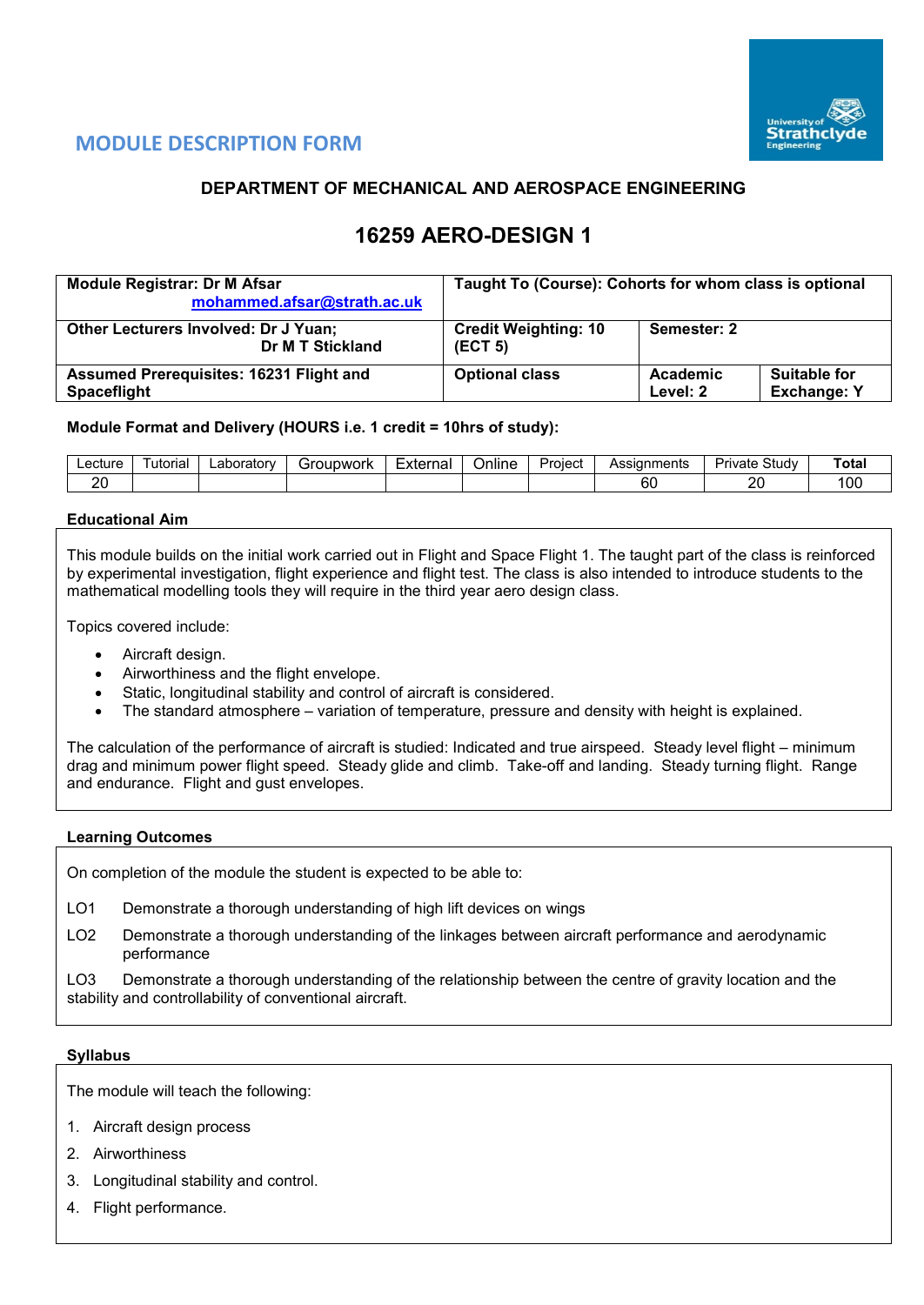## **Assessment of Learning Outcomes**

#### **Criteria**

For each of the Module Learning Outcomes the following criteria will be used to make judgements on student learning:

LO1 & 2 Are assessed by a single coursework.

C1 Understanding of principles demonstrated through calculations and written descriptions.

C2 Through calculations and written descriptions, demonstrate understanding of how overall performance is affected by design selections – e.g. wing sections and wing configuration.

LO3 Is assessed by a second coursework.

C1 Understanding of principles demonstrated through calculations and written descriptions.

C2 Through calculations and written descriptions, demonstrate understanding of how overall stability and control effectiveness is affected by design selections and aircraft configuration.

The standards set for each criterion per Module Learning Outcome to achieve a pass grade are indicated on the assessment sheet for all assessment.

#### **Principles of Assessment and Feedback**

*(within Assessment and Feedback Policy at: <https://www.strath.ac.uk/professionalservices/staff/policies/academic/> )*

Assessment is by two courseworks; students should expect to spend a considerable amount of effort completing these courseworks as they form an important learning exercise as well as an assessment unit.

Informal feedback is provided directly within lectures, with self and peer-directed feedback encouraged during the course to the extent that it does not impinge on collaborative working. Written feedback is provided on returned coursework reports.

#### **Assessment Method(s) Including Percentage Breakdown and Duration of Exams** *(individual weightings)*

| Examination |          |          |                  |        | <b>Coursework</b> |        | <b>Practical</b> | <b>Project</b> |           |  |
|-------------|----------|----------|------------------|--------|-------------------|--------|------------------|----------------|-----------|--|
| Number      | Month(s) | Duration | <b>Weighting</b> | Number | Weiahtina         | Number | Weiahtina        | Number         | Weighting |  |
|             |          |          |                  |        | 50% each          |        |                  |                |           |  |
|             |          |          |                  | LO1.   | LO2. LO3          |        |                  |                |           |  |

*\* L/Os: Indicate which Learning Outcomes (L01, L02, etc) are to be assessed by exam/coursework/practical/project as required.*

### **Coursework / Submissions deadlines (***academic weeks***):**

Late submission will not be accepted; deadlines will be communicated in lectures with at least two weeks' notice.

#### **Resit Assessment Procedures:**

Submission of alternate ^^coursework prior to commencement of the August exam diet.

**^^Students must contact the module Registrar for details as soon as results confirm that a resit is required.**

#### **PLEASE NOTE:**

**Students must gain a summative mark of 40% to pass the module. Students who fail the module at the first attempt will be re-assessed before the August diet. This re-assessment will consist entirely of coursework. No marks from any previous attempts will be transferred to a new resit attempt.**

#### **Recommended Reading**

| ***Purchase recommended                                                                                                                                                                                                         | **Highly recommended reading *For reference |  |
|---------------------------------------------------------------------------------------------------------------------------------------------------------------------------------------------------------------------------------|---------------------------------------------|--|
| $\sim$ . The contract of the contract of the contract of the contract of the contract of the contract of the contract of the contract of the contract of the contract of the contract of the contract of the contract of the co |                                             |  |

"Introduction to Flight" by Anderson, McGraw Hill, ISBN 0-07-109282-X

#### **Additional Student Feedback**

*(Please specify details of when additional feedback will be provided)*

| ⊃ate | ime | ≺oom<br>No                           |
|------|-----|--------------------------------------|
|      |     | Check timetable webpages for details |

Session: 2021/22

#### **Approved:**

**Course Director Signature: Dr E Henderson (SG)**

**Date of Last Modifications: September 3, 2021**